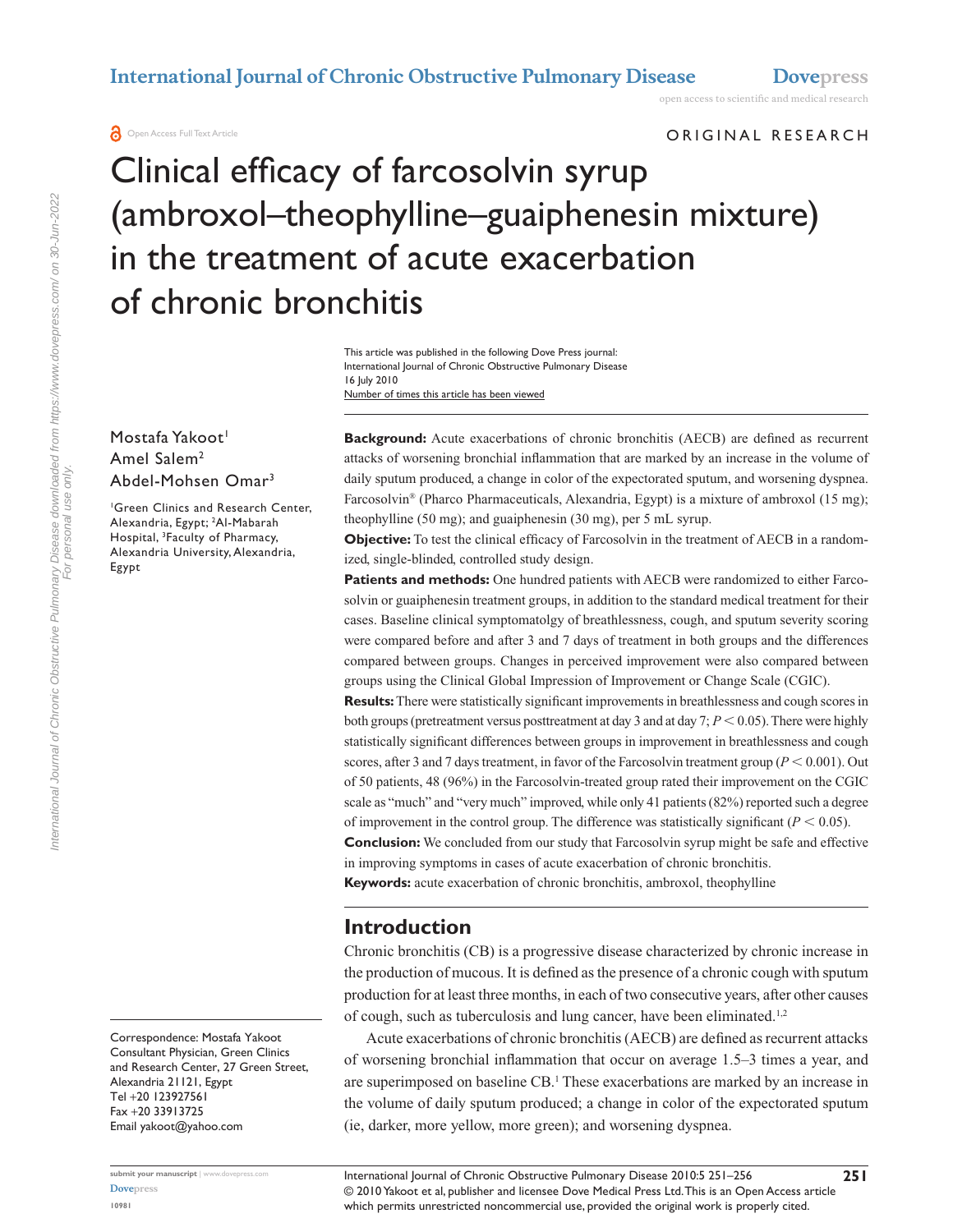Ambroxol is a metabolite of bromhexine and is widely used as a mucolytic. It also induces the synthesis of surfactant in lung alveolar type II cells. By this mechanism, it decreases the work and effort of breathing and can improve respiratory symptoms. It has also been proved to have antioxidant and anti-inflammatory activities.3

It became evident that theophylline can exert antiinflammatory and immunomodulating actions at lower plasma concentrations than those required for bronchodilation.4 Theophylline inhibits the production and release of pro-inflammatory cytokines, including IL-1β, TNF-α, and IFN-γ. The production of the anti-inflammatory cytokine IL-10 is increased.

The guidelines of the Global Strategy for the Diagnosis, Management, and Prevention of Chronic Obstructive Lung Disease (GOLD) currently recommend consideration of the addition of an oral or intravenous methylxanthine to aerosolized bronchodilators, for management of severe exacerbations of chronic obstructive pulmonary disease  $(COPD).$ <sup>5</sup>

The effect of theophylline and ambroxol, when combined together, has been proved to give more than additive effects in improving the mucociliary clearance and increasing the release of respiratory surfactants.<sup>6,7</sup>

Guaiphenesin is a commonly used 'over-the-counter' drug for productive cough. It is reported to increase the volume and reduce the viscosity of tenacious sputum. An US Food and Drug Administration (FDA) review of preparations available 'over-the-counter' concluded that guaiphenesin was an effective expectorant.<sup>8</sup>

Farcosolvin® (Pharco Pharmaceuticals, Alexandria, Egypt) is a cough mixture of ambroxol (15 mg); theophylline (50 mg); guaiphenesin (30 mg), per 5 mL syrup. The purpose of this study is to test the clinical efficacy of Farcosolvin in the treatment of acute exacerbation of chronic bronchitis.

## **Methods**

### Study design

A pragmatic, randomized, single-blinded, comparative study, designed to determine the efficacy of Farcosolvin syrup in reducing clinical symptom scores under conditions that reflect the usual medical care for AECB (defined as worsening of the baseline symptoms [cough, sputum, and breathlessness] of CB), was conducted.

### **Patients**

To detect a difference in the mean severity of cough and expectoration score between the two treatment groups of 4 points with a standard deviation (SD) of 5; a P value  $< 0.05$ ; and an approximate power of 90%, we calculated the minimal needed sample size to be 68 patients. One hundred eligible patients were included in the study analysis according to the following criteria defined below.

#### Inclusion criteria

Patients were eligible for inclusion in the study if they were a male or female aged  $\geq$  45 years, with a history of smoking and a physician's diagnosis of AECB. The diagnosis of CB was based on the history of cough and expectoration on most days during a period of at least three consecutive months for two consecutive years.<sup>1</sup> AECB was classified as type I according to Anthonisen et al<sup>9</sup> when it met all three of the following criteria: increases in amount of sputum; purulence of sputum; and increasing dyspnea. AECB was classified as type II if it met two of the above three criteria and type III if it met only one criterion.<sup>9</sup>

#### Exclusion criteria

Patients were excluded if they had any of the following conditions: heart failure or multiple organ dysfunctions: bronchiectasis; bronchial carcinoma; interstitial lung disease; pneumonia; inability to comply with the study procedures because of dementia; or if they had any other medical problems that in the opinion of the investigator would interfere with the conduct of study.

### Protocol

The study was conducted at Mabarah Hospital and Green Clinics and was approved by the Ethics Committee and all participants provided written informed consent. All consecutive patients presenting to both centers who met the eligibility criteria between November 2005 and October 2006 were allocated sequential numbers as they entered the study.

Patients were randomized into an experimental group, who were treated with Farcosolvin (5 mL syrup three times daily); and a control group, who were treated with a generic guaiphenesin syrup (100 mg per 5 mL three times daily). A block randomization technique was used to ensure that equal numbers were allocated to each group. Treatment was continued for 7 days or until clinical remission, whichever occurred first. In addition to Farcosolvin or guaiphenesin, all patients received standard treatment for their exacerbation as specified by their condition and the guidelines. This was antibiotic (ciprofloxacin 500 mg, twice daily, for 7 days); inhaled or nebulized bronchodilators in the form of salbutamol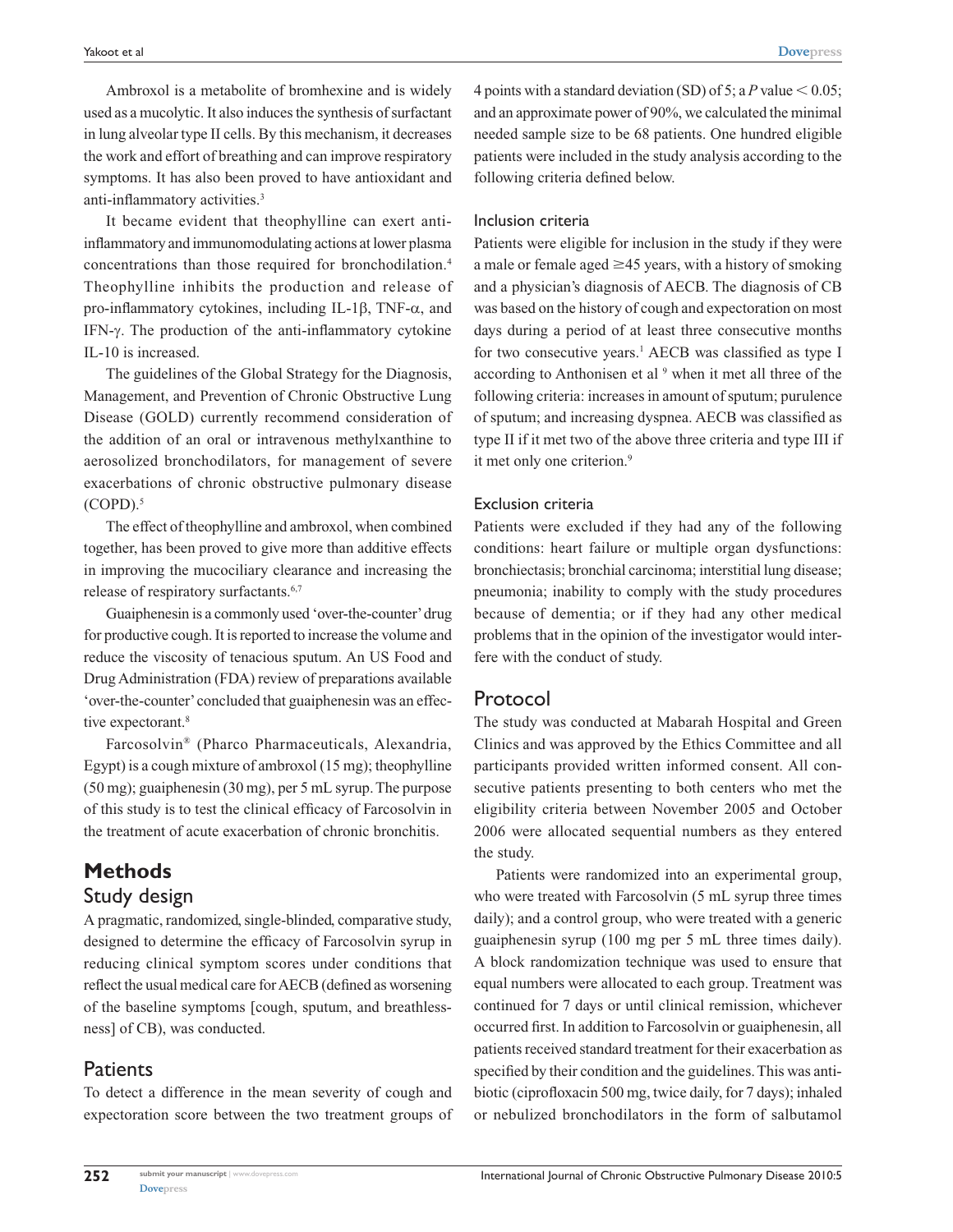(two inhaler puffs or 5 mg in 2 mL saline nebulized); and/ or ipratropium 0.5 mg as needed, or up to four times daily. Mucolytics, theophylline and expectorants were not permitted during the trial, except as in the protocol.

Breathlessness was measured on a 7-point Likert scale (Appendix1). Severity of cough and sputum clearance was measured using the Modified Questionnaire for Ease of Cough and Sputum Clearance.10 At the end of one week treatment, all patients were asked to grade their impression of improvement or change in their condition using the Clinical Global Impression of Improvement or Change Scale (CGIC),<sup>11</sup> which is a 7-point rated scale where  $0 = not$ assessed;  $1 = \text{very much improved}; 2 = \text{much improved};$  $3 =$  minimally improved;  $4 =$  no change;  $5 =$  minimally worsened;  $6 =$  much worsened; and  $7 =$  very much worsened. Finally, all subjects were interrogated about any possible adverse effects.

### Statistical analysis

The two treatment groups were compared at baseline and at 3 and 7 days, using tests for nonparametric data (Friedman, Kruskal–Wallis and Fisher's exact tests). All tests were twotailed and a 5% significance level was maintained throughout these analyses. The analyses were carried out using SPSS software (Version 12; SPSS Inc. Chicago, IL, USA).

### **Results**

The analysis included 100 patients with AECB grouped into two equal sized groups: an experimental group (50 patients), who were treated with Farcosolvin 5 ml syrup three times daily; and a control group (the remaining 50), who were given guaiphenesin syrup 3 times daily.

The two groups were almost matched at baseline in terms of age, smoking history, lung function, oxygen saturation, severity of cough, and breathlessness (Table 1). Also, there was no significant difference between both groups for the concurrent medications they received during the study. All patients needed to be treated with antibiotic and bronchodilators were given on an as-needed basis, except for four patients in the Farcosolvin group and 6 in the Guaiphenesin control group who required regular inhaler use. One patient needed to be given a budesonide dry powder inhaler at doses of 200 µg twice daily at day 3 due to worsening dyspnea.

The effects of treatment on breathlessness scores and cough scores were analyzed by nonparametric statistical methods as the distribution was found by Kolmogorov Smirnov to be not normal  $(P < 0.001)$ .

There was a statistically significant improvement of breathlessness and cough scoring in both groups when compared before and after treatment at day 3 and at day 7 (Tables 2 and 3), using a nonparametric related samples Friedman test ( $P < 0.05$ ).

There was a highly statistically significant difference in improvement in breathlessness score, as well as cough score, in favor of Farcosolvin treatment when the two groups were compared using an independent samples Kruskal Wallis test (Tables 4 and 5).

Out of 50 patients, 48 (96%) in the Farcosolvin treated group rated their improvement on the CGIC scale as "much" and "very much" improved, while only 41 patients (82%) reported the same degree of improvement in the control group. The difference was statistically significant  $(P < 0.05)$ .

Seven subjects reported adverse events in each group, including nausea and heartburn. Five of the subjects treated with Farcosolvin reported nausea compared with four of the subjects treated with guaiphenesin. There were no serious adverse events.

### **Discussion**

To our knowledge, this is the first study to address the effects of a mixture of theophylline, ambroxol and guaiphenesin in relation to clinical manifestations and severity of symptoms of AECB.

This study showed significant improvement in breathlessness and severity of cough scores in patients treated with the Farcosolvin mixture than those treated with guaiphenesin alone. Both ambroxol and theophylline have been extensively studied in the treatment of CB. Ambroxol has been tested in many large multicenter, randomized, double blind controlled studies in cases of CB. The results confirm the previously seen improvement in symptomatology and the significant reduction in number and severity of exacerbations in groups

#### **Table 1** Baseline data for each group

|                                      | <b>Farcosolvin</b> | Guaiphenesin   |
|--------------------------------------|--------------------|----------------|
| Gender: male/female                  | 33/17              | 35/15          |
| Age (years $\pm$ SD)                 | $62.4 \pm 6.7$     | $61.7 \pm 7.2$ |
| Breathlessness score (mean $\pm$ SD) | $4.2 \pm 1.0$      | $4.0 \pm 0.9$  |
| Breathlessness score (median)        | 4                  | 4              |
| Cough score (mean $\pm$ SD)          | $16.0 \pm 1.8$     | $15.8 \pm 1.7$ |
| Cough score (median)                 | 16                 | 16             |
| AECB classification frequency        | 44/6/0             | 42/8/0         |
| (Type I/IIII)                        |                    |                |
| FEV, $%$ of predicted $\pm$ SD)      | $66 \pm 11$        | $68 \pm 12$    |
| $O2$ saturation (mean $\pm$ SD)      | $90.1 \pm 4.2$     | $90.3 \pm 3.6$ |

**Abbreviations:** AECB, acute exacerbations of chronic bronchitis; FEV<sub>1</sub>, forced expiratory volume in 1 second.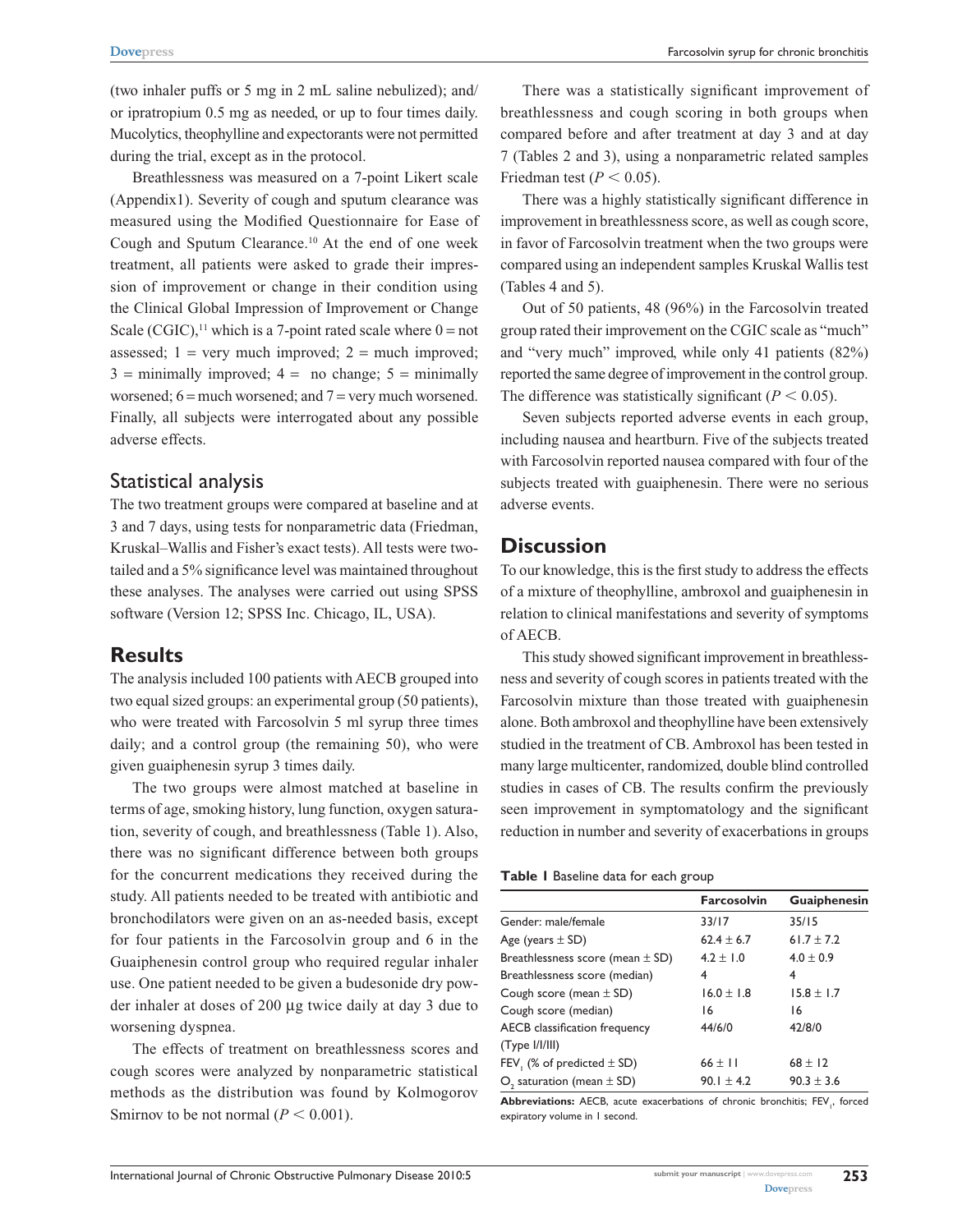**Table 2** Related samples Friedman test for breathlessness scoring in each group

|              | <b>Measure</b>                    | N  | Median |
|--------------|-----------------------------------|----|--------|
| Farcosolvin  | Pretreatment breathlessness score | 50 |        |
|              | Breathlessness score at day 3     | 50 | 2      |
|              | Breathlessness score at day 7     | 50 |        |
| Guaiphenesin | Pretreatment breathlessness score | 50 |        |
|              | Breathlessness score at day 3     | 50 | 3      |
|              | Breathlessness score at day 7     | 50 |        |
|              |                                   |    |        |

**Table 3** Related samples Friedman test for cough and sputum scoring in each group

|              | <b>Measure</b>           | N  | Median |
|--------------|--------------------------|----|--------|
| Farcosolvin  | Pretreatment cough score | 50 | 16     |
|              | Cough score at day 3     | 50 | ١O     |
|              | Cough score at day 7     | 50 | 8      |
| Guaiphenesin | Pretreatment cough score | 50 | 16     |
|              | Cough score at day 3     | 50 | 13     |
|              | Cough score at day 7     | 50 |        |

**Table 4** Comparison of the effect of Farcosolvin versus Guaiphenesin (control) on breathlessness scoring by Kruskal– Wallis test

|                             | Group       | N   | Mean<br>rank | Chi<br>square | P-value |
|-----------------------------|-------------|-----|--------------|---------------|---------|
|                             |             |     |              |               |         |
| Pretreatment                | Farcosolvin | 50  | 53.98        | 1.6           | 0.206   |
| breathlessness score        | Control     | 50  | 47.02        |               |         |
|                             | Total       | 100 |              |               |         |
| <b>Breathlessness score</b> | Farcosolvin | 50  | 39.33        | 16.8          | < 0.001 |
| at day 3                    | Control     | 50  | 61.67        |               |         |
|                             | Total       |     |              |               |         |
| <b>Breathlessness score</b> | Farcosolvin | 50  | 38.99        | 18.6          | < 0.001 |
| at day 7                    | Control     | 50  | 62.01        |               |         |
|                             | Total       | 100 |              |               |         |

**Table 5** Comparison of the effect of Farcosolvin versus Guaiphenesin (control) on cough scoring by Kruskal–Wallis test

|                    | Group       | N   | Mean  | Chi    | P-value  |
|--------------------|-------------|-----|-------|--------|----------|
|                    |             |     | rank  | square |          |
| Pretreatment cough | Farcosolvin | 50  | 51.91 | 0.243  | 0.622    |
| and sputum score   | Control     | 50  | 49.09 |        |          |
|                    | Total       | 100 |       |        |          |
| Cough and sputum   | Farcosolvin | 50  | 32.83 | 37.724 | $<$ 0.00 |
| score at day 3     | Control     | 50  | 68.17 |        |          |
|                    | Total       | 100 |       |        |          |
| Cough and sputum   | Farcosolvin | 50  | 29.26 | 54.252 | $<$ 0.00 |
| score at day 7     | Control     | 50  | 71.74 |        |          |
|                    | Total       | 100 |       |        |          |

treated with ambroxol versus placebo.<sup>12–14</sup> In an open,  $long$ term multicenter study including 5635 patients, ambroxol was effective and well-tolerated for the prophylaxis of exacerbations of chronic bronchitis.<sup>2</sup>

Positive effects have been seen with the use of ambroxol in patients with early hypersecretory CB, including improvement in coughing; dyspnea; color and consistency of sputum; and ease of expectoration, when compared to a control  $(P < 0.05).$ <sup>13</sup>

Theophylline has also been proven effective in cases of CB and COPD.<sup>4</sup> The accumulated evidence has led theophylline to be recommended as a treatment in addition to aerosolised bronchodilators for severe exacerbations of COPD, in the GOLD guidelines. $5$ 

The combination of theophylline plus ambroxol has been proven to give more than additive effects in mucociliary clearance and increasing the release of respiratory surfactants.6,7 This was the basis of our study for the efficacy of the triple mixture of a theophylline, ambroxol, plus an expectorant, in cases with AECB, when sputum amount, content and viscosity changes added to compromised mucociliary clearance and surfactant release are among the factors leading to worsening of symptoms and general condition of patients. Our results, to some extent, can support our assumption that this mixture can be helpful in such patients through working against these factors.

### **Conclusion**

We concluded from our study that Farcosolvin syrup might be safe and effective in improving symptoms in cases of AECB.

### **Disclosure**

The authors report no conflicts of interest in this work.

### **References**

- 1. Brunton S, Carmichael BP, Colgan R, et al. Acute exacerbation of chronic bronchitis: a primary care consensus guideline. *Am J Manag Care*. 2004;10:689–696.
- 2. Balter MS, La Forge J, Low DE, et al. Canadian guidelines for the management of acute exacerbations of chronic bronchitis. *Can Respir J*. 2003;10 Suppl B:S3B–S32B.
- 3. Poole PJ, Black PN. Systematic review of mucolytics for prevention of exacerbations in chronic bronchitis. *BMJ*. 2001;322:1271–1274.
- 4. Peleman RA, Kips JC, Pauwels RA. Therapeutic activities of theophylline in chronic obstructive pulmonary disease. *Clin Exp Allergy*. 1998; 28 Suppl 3:S53–S56.
- 5. Pauwels RA, Buist AS, Calverley PMA, et al. Global strategy for the diagnosis, management, and prevention of chronic obstructive pulmonary disease. NHLBI/WHO global initiative for chronic obstructive lung disease (GOLD) workshop summary. *Am J Respir Crit Care Med*. 2001;163:1256–1276.
- 6. Wurtemberger G, Michaelis K, Matthys H. Additive action of theophylline and ambroxol on bronchial clearance. *Prax Klin Pneumol.* 1988; 42 Suppl 1:S300–S303.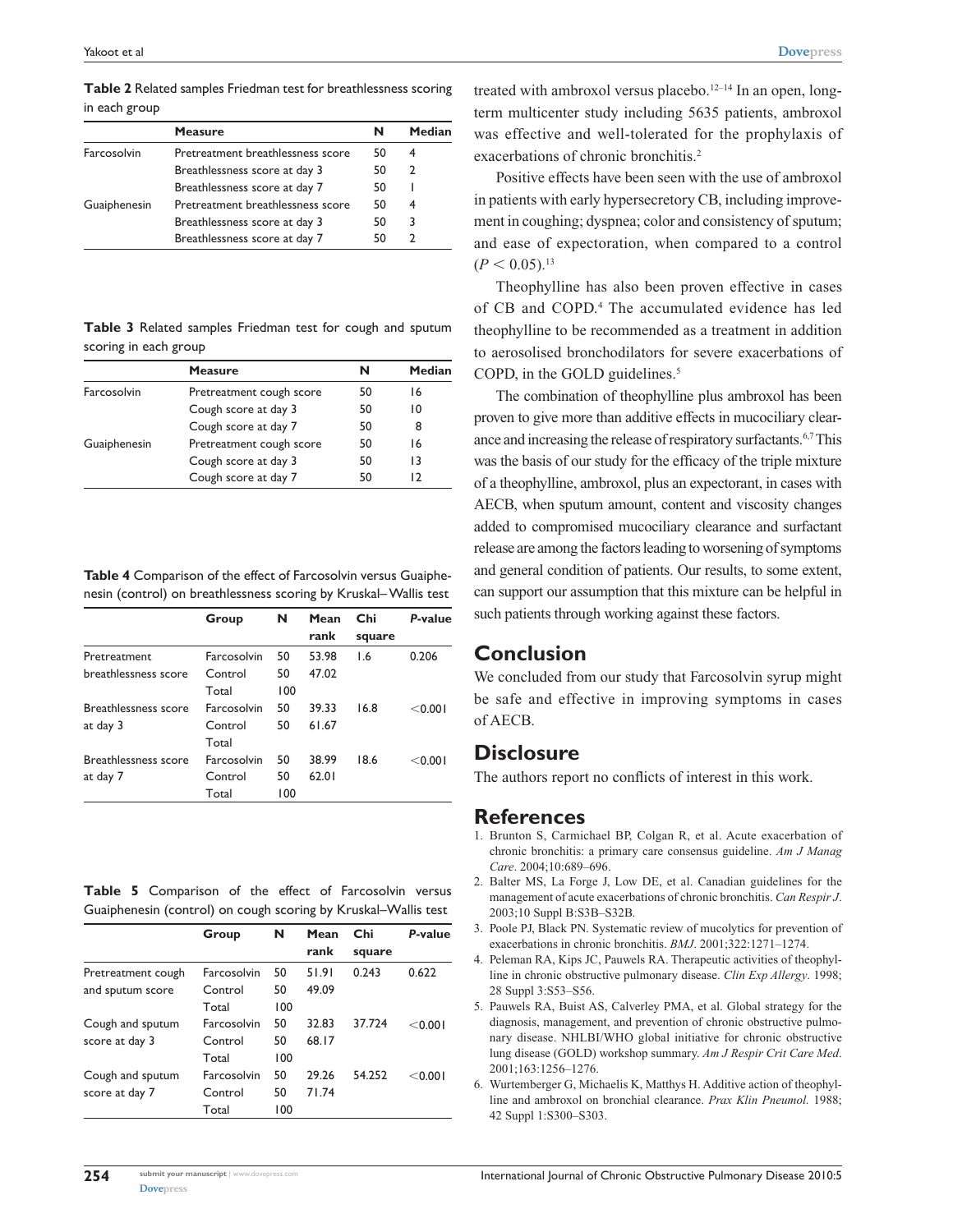- 7. Dorow P, Weiss T. Modification of mucociliary clearance by a combination of theophylline with ambroxol and of ambroxol in monotherapy. *Arzneimittelforschung*. 1988;38(6):828–830.
- 8. Thomas J. Guaiphenesin an old drug now found to be effective. *Aust J Pharm*. 1990;71:101–103.
- 9. Anthonisen NR, Manfreda J, Warren CP, et al. Antibiotic therapy in exacerbations of chronic obstructive pulmonary disease. *Ann Intern Med*. 1987;106,196–204.
- 10. Petty TL. The national mucolytic study. Results of a randomized, double-blind, placebo-controlled study of iodinated glycerol in chronic obstructive bronchitis. *Chest*. 1990;97(1):75–83.
- 11. Guy W editor. *ECDEU Assessment Manual for Psychopharmacology*. Rockville (MD): US Department of Heath, Education, and Welfare Public Health Service Alcohol, Drug Abuse, and Mental Health Administration; 1976.
- 12. Anon. Prevention of chronic bronchitis exacerbations with ambroxol (mucosolvan retard). An open, long-term, multicenter study in 5,635 patients. *Respiration*. 1989;55 Suppl 1:S84–S96.
- 13. Ericsson EC, Juhasz J, Jonsson E, et al. Ambroxol therapy in simple chronic bronchitis: effects on subjective symptoms and ventilatory function. *Eur J Respir Dis*. 1986;69:248–255.
- 14. Malerba M, Ponticiello A, Radaeli A, et al. Effect of twelve-months therapy with oral ambroxol in preventing exacerbations in patients with COPD. Double-blind, randomized, multicenter, placebo-controlled study (the AMETHIST Trial). *Pulm Pharmacol Ther.* 2004;17(1):27–34.